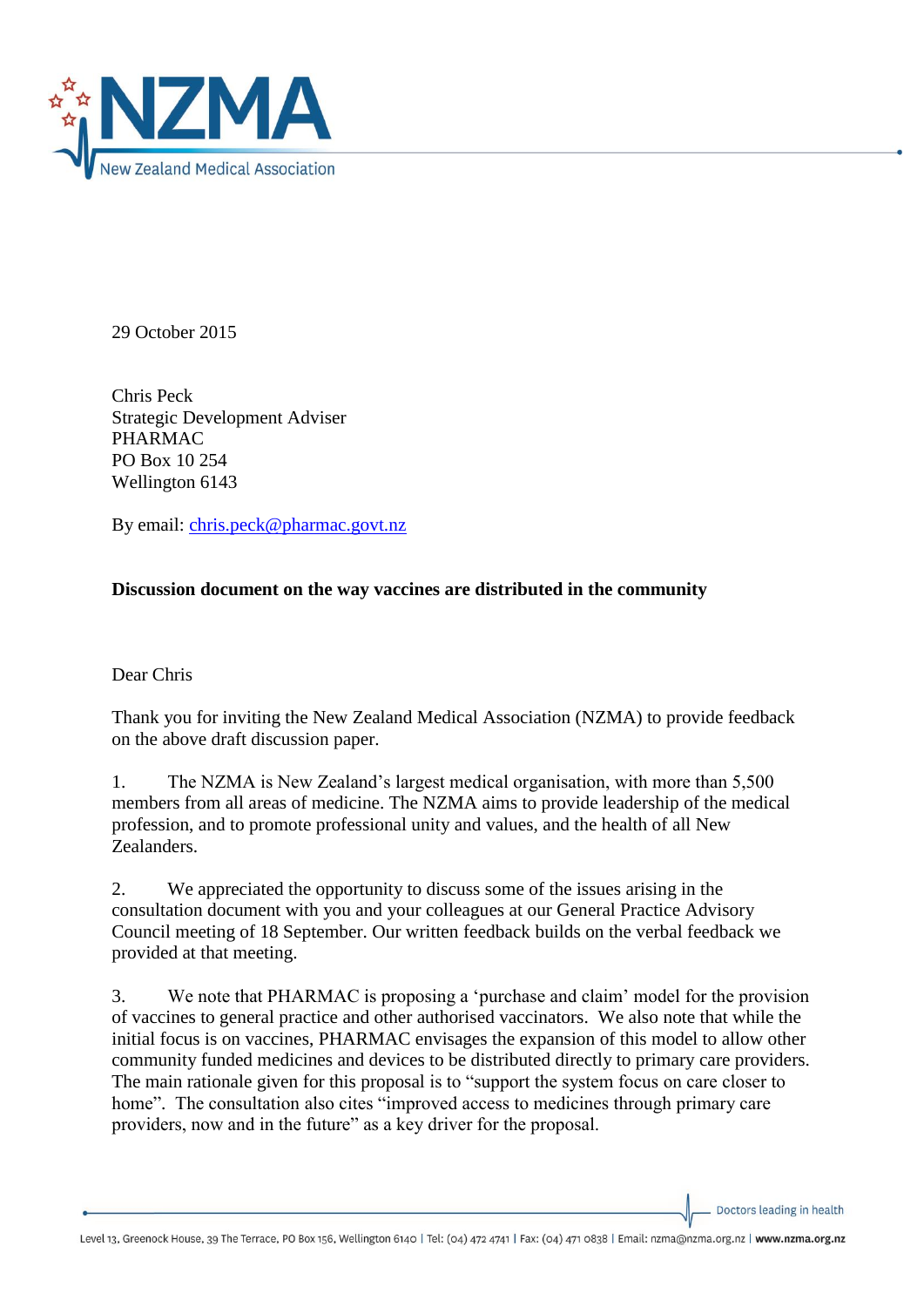4. The NZMA is unequivocally opposed to the 'purchase and claim' approach that is being suggested by PHARMAC. This approach would be associated with huge financial costs for General Practice. These costs include significant upfront purchasing costs, storage costs of the vaccines (and whatever other purchases are being considered), cold chain compliance costs, compliance costs related to the purchasing and subsequent claiming, insurance costs, the costs of out-of-date stock, and the costs of developing and implementing the systems and processes that would need to be set up to make this work.

5. It is our view that PHARMAC's proposal would be unaffordable and associated with an unacceptable level of financial risk by the majority of General Practices. We note that some of the more expensive items that could conceivably be purchased under the proposed model might include Ferinject for iron infusions, Aclasta for bisphosphonate infusions, and thrombolytic agents. Given their relatively short half lives and significant purchasing costs, there is little possibility that General Practice would stock such items if they have to carry all the financial risk.

6. While PHARMAC suggests that improved access to medicines is a key rationale for the proposed 'purchase and claim' approach, we do not believe that a convincing case for change has been made. Furthermore, it is our view that the unacceptable financial risks associated with the proposed approach could actually exacerbate inequity of access to medicines. While we understand that PHARMAC currently purchases \$42 million worth of vaccines annually, the cash flow requirement for General Practice to purchase these directly from suppliers could be \$100 million per year. Patients who need medicines the most may end up most likely to not receive them because their practice could not afford to buy the stock, hold the stock, insure the stock, and then claim for the stock used.

7. We also note that there could be negative impacts on the delivery of vaccines, again with potentially serious consequences for public health and health equity. We understand that currently, because PHARMAC purchases the stockpile of vaccines up front, New Zealand typically has an 8 to 12 week supply of all vaccines. With a shift to General Practice purchasing directly, the stockpile at the wholesalers may not be maintained at that level or could get reallocated to another country that has immediate purchasing requirements.

8. If there are significant existing issues relating to access to selected medicines/devices, then we request that PHARMAC provide us with this evidence. In the absence of this evidence, we see no reason to change from the status quo. If, however, there are significant existing issues with access to selected medicines/devices, we submit that an alternative approach to the 'purchase and claim' model could entail expanded use of the Medical Practitioners Supply Order (MPSO) system. This is currently a paper-based system whereby GPs order what they need on a form which gets submitted to a pharmacy, who then supplies the items. There is no purchasing requirement in this system. It has been widely used for decades, and there is provision to vary what can be obtained on an MPSO depending upon the rurality of the doctor signing for it. It already encompasses items beyond medications (eg, saline solutions, devices such as mouth pieces for peak flow meters, asthma spacers, and IUCDs).

9. The main advantage of the MPSO system is that it has been successfully used in General Practice for decades. It is easy to use, and could readily be extended to other items – both medications and devices. The need to have Special Authorities for certain items (eg, Aclasta) is not insurmountable – a requirement could be made for the Special Authority to be